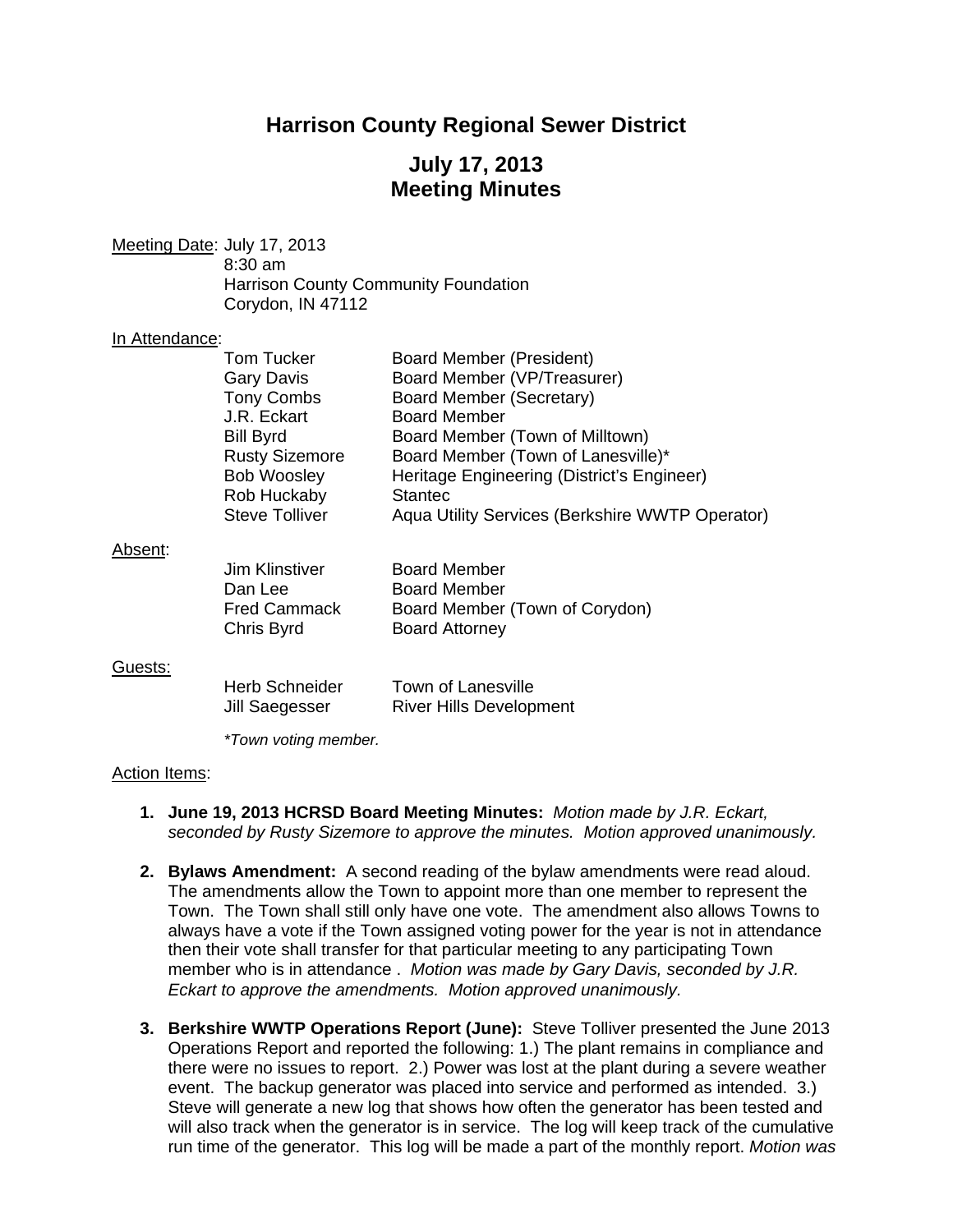HCRSD Mtg Minutes July 17, 2013 Page 2 of 4

> *made by Rusty Sizemore, seconded by Tony Combs to approve the June operations report. Motion approved unanimously.*

## **4. New Salisbury Project Update:**

- **a.** Tom Tucker reported the \$670,000 in matching County funds has officially been transferred from the County to the District.
- **b.** Jill Saegesser presented the first reimbursement request to be submitted to EDA for approval. The reimbursement request is for a total of \$133,277 (which represents 50% of the funds expended to date, including the Invoices slated to be approved during this meeting). Jill informed the Board the intention is to submit a reimbursement request each month to EDA to allow funds to be reimbursed on a timely basis to allow cash flow to continue to be available for the project.
- **c.** Bob Woosley provided a brief update on the construction progress made to date. The following items are underway:
	- Sewer Installation:
	- ‐ Bore and Jack under S.R. 64 at Thriftway is complete.
	- ‐ Installing gravity sewer system and manholes in back of businesses on south side of S.R. 64 (Dairy Dip, Gas Station, fire station, Village Inn).
	- ‐ Digging bore pit at Rite Aid in preparation for boring of casing pipe on Wed (7/17).
	- ‐ Plan to begin installation of gravity sewer line on Thriftway side of S.R. 64 next week.

WWTP Improvements:

- ‐ Rerouted existing pump station power and effluent line (station is located next to existing WWTP – new tankage to be located between existing plant and pump station)
- ‐ Excavated for new package plant.
- ‐ Installed rock subgrade for new WWTP tankage.
- ‐ Installing steel for conc. pad on which the new tankage will sit.
- ‐ Plan to pour tankage conc. pad on Wed 7/17.
- ‐ Pre-cast structures for UV disinfection system and post aeration/effluent tank are on site.
- **d. Official Ground Breaking Ceremony:** The official ground breaking ceremony will be held at 10:00 on Friday July 19<sup>th</sup> in front of Schmidt Cabinet Company.

### **5. Stormwater Demonstration Project:**

- **a.** Rob Huckaby requested approval from the District to sign the official contract with Fulkerson Contracting. *A motion was Rusty Sizemore, second by Tony Combs to approve the construction contract. Motion passed 4 – 1 with JR Eckart casting a "no" vote.*
- **b.** Rob Huckaby presented Invoice No. 1 in the amount of \$28,787.00 from Fulkerson Contracting. This invoice represents a 50% billing. Rob explained that approximately 65% of the work has been completed and he recommended approval of the invoice. *A motion was made by Rusty Sizemore, second by Tony Combs to approve the invoice. Motion passed unanimously.*
- **c.** Signage: It was discussed that a sign would be placed at the unit prior to Lanesville Heritage Weekend to promote the project and allow for a public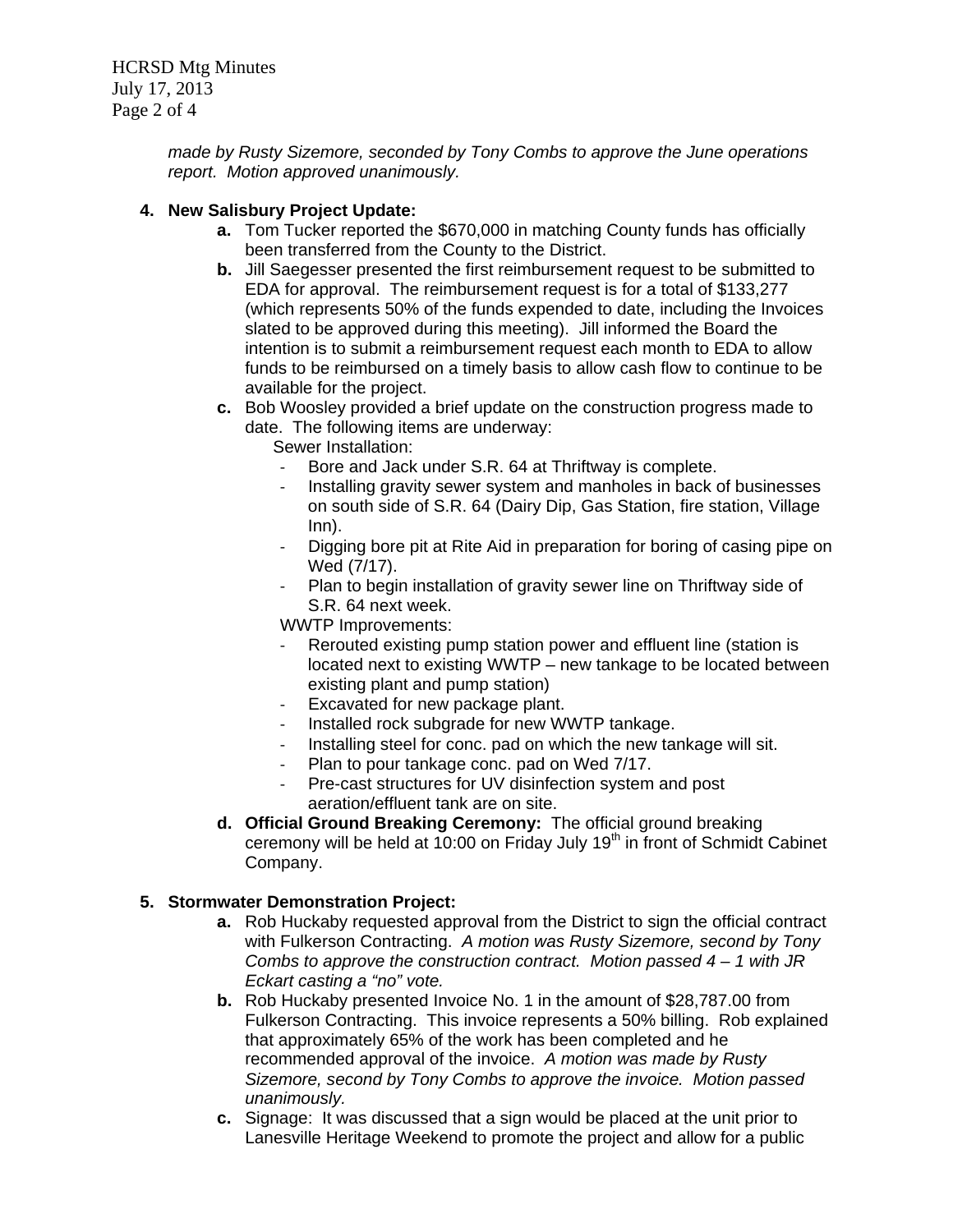HCRSD Mtg Minutes July 17, 2013 Page 3 of 4

> relations and educational opportunity. Rob Huckaby and Bob Woosley will coordinate having a sign installed.

### **6. Lanesville Interchange Sewer Project:**

- **a. District Project:** Discussion was held regarding the connection point to the Town's system. Bob Woosley shall meet with the Town's engineer to discuss making the system flexible by tying into the Town's proposed lift station with the ability to valve the system to allow for direct connection into the force main to the WWTP. The reason for this flexibility in operations is to allow for nondisruption of service for the District.
- **b. Town of Lanesville Project:** The Town is still working on their plans and continuing to make progress.
- **c. Lanesville Rate Increase:** Herb Schneider made the Board aware of a future rate increase the will be voted upon soon by the Lanesville Town Board. Per the District and Town's Interlocal Agreement all rate increases must come before the District for their acceptance. Herb explained that the last sewer rate increase by the Town was in 1998. The Town recently completed a rate study which revealed the need to increase rates by approximately 26%. The Town intends to raise rates in a two step process: first increase will be 13% which will happen immediately followed by a second 13% increase to happen next year. The Town is hopeful that the second increase can be reduced by some degree after the Town gauges the impact the initial increase has had on their operating funds. *A motion was made by J.R. Eckart, second by Tony Combs to accept the changes to the Town's sanitary sewer rates. Motion approved unanimously.*

### **7. Treasurers Report:**

- **a.** *A motion was made by J.R. Eckart, seconded by Rusty Sizemore to approve the June Treasurer's report. Motion approved unanimously.*
- **b.** *A motion was made by Tony Combs, seconded by Rusty Sizemore to approve the following invoice payments. Motion approved unanimously. EDA Funds:*

| i.                                | Mitchell & Stark - Pay Application No. 1                      | \$14,367.71  |  |
|-----------------------------------|---------------------------------------------------------------|--------------|--|
|                                   | ii. Dan Cristiani Excavating - Pay Application No. 1          | \$114,873.47 |  |
|                                   | iii. River Hills Development - Invoice No. 1                  | \$25,525.00  |  |
|                                   | <b>iv.</b> Heritage Engineering – Construction Admin Services | \$8,050.00   |  |
| <b>District Checking Account:</b> |                                                               |              |  |
|                                   | v. Ramsey Water Company - Septic Maintenance Flyer            | \$319.44     |  |
|                                   | vi. Harrison REMC - WWTP Electric Service                     | \$977.73     |  |
|                                   | vii. Aqua Utility Service - Auto Dialer & Sludge Haul         | \$623.00     |  |
|                                   | viii. Aqua Utility Service - July WWTP Operations             | \$2,400.60   |  |
| ix.                               | Town of Corydon - June sewer bills                            | \$7,240.26   |  |
| X.                                | Bennett & Bennett Ins./Liability & Property                   | \$1,898.00   |  |
| xi.                               | Stantec - Lanesville School Campus Project                    | \$1,187.25   |  |
|                                   |                                                               |              |  |

- **c.** *A motion was made by Gary Davis, second by J.R. Eckart to approve the following invoice payment. Motion approved unanimously.* 
	- **i.** Heritage Engineering HCRSD Support (May)  $\qquad$  \$ 1,525.00